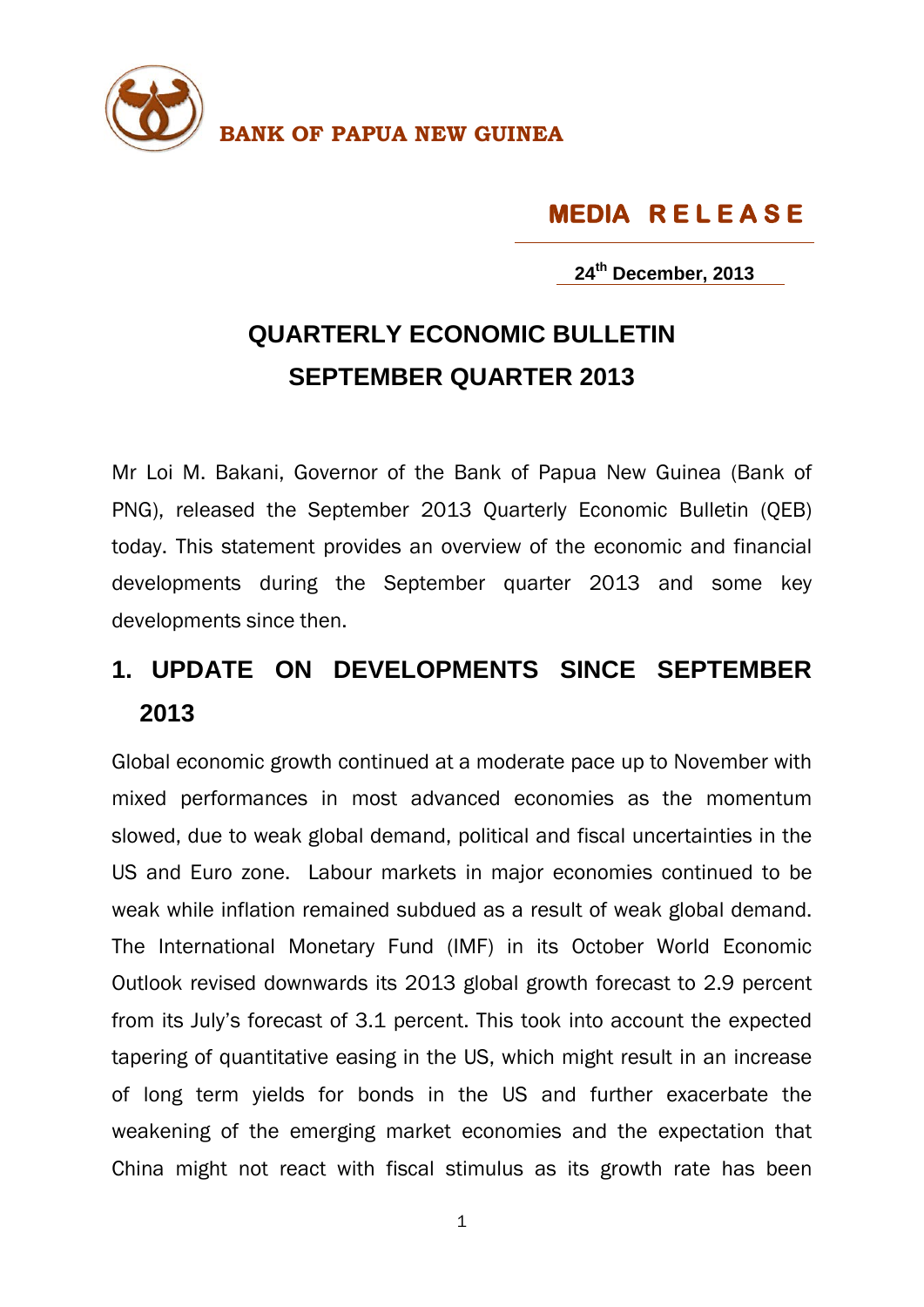downgraded from the target of 7.5 percent. The advanced economies are projected to grow by 1.2 percent, while the emerging market and developing economies are expected to grow by 4.5 percent.

The IMF forecast commodity prices to remain flat throughout 2013. The international prices of crude oil fell for the first time since April 2013 to USD\$105.5 per barrel in October and further to USD\$100 per barrel in November amid improved supply conditions, easing of geopolitical risks in the Middle East and lower global demand. With the prolonged low international commodity prices, the Governor expressed concerns of its adverse impact on the revenue forecast of the Government as well as the low level of foreign exchange inflows.

The Bank's balance of payments data show that export volumes of most of PNG's commodities have declined, attributed to the lower commodity prices, aging trees for coffee, poor road conditions and lack of market accessibility, compounded with natural causes such as the cocoa pod borer. On the other hand, import demand has been very strong this year, mainly from the retail, construction, petroleum, manufacturing and finance/business sectors. These factors have contributed to the continued depreciation of the kina throughout the year.

The daily exchange rate depreciated against most major currencies. As of 20th December, the kina depreciated against pound sterling by 9.7 percent, the Australian dollar by 7.4 percent, euro by 8.2 percent, yen by 4.9 percent and the US dollar by 5.7 percent. The depreciation against the major currencies is attributed to high import demand and lower foreign exchange inflows.

The Bank of PNG continued to support the foreign exchange market during 2013. As a result, the level of gross foreign exchange reserves declined to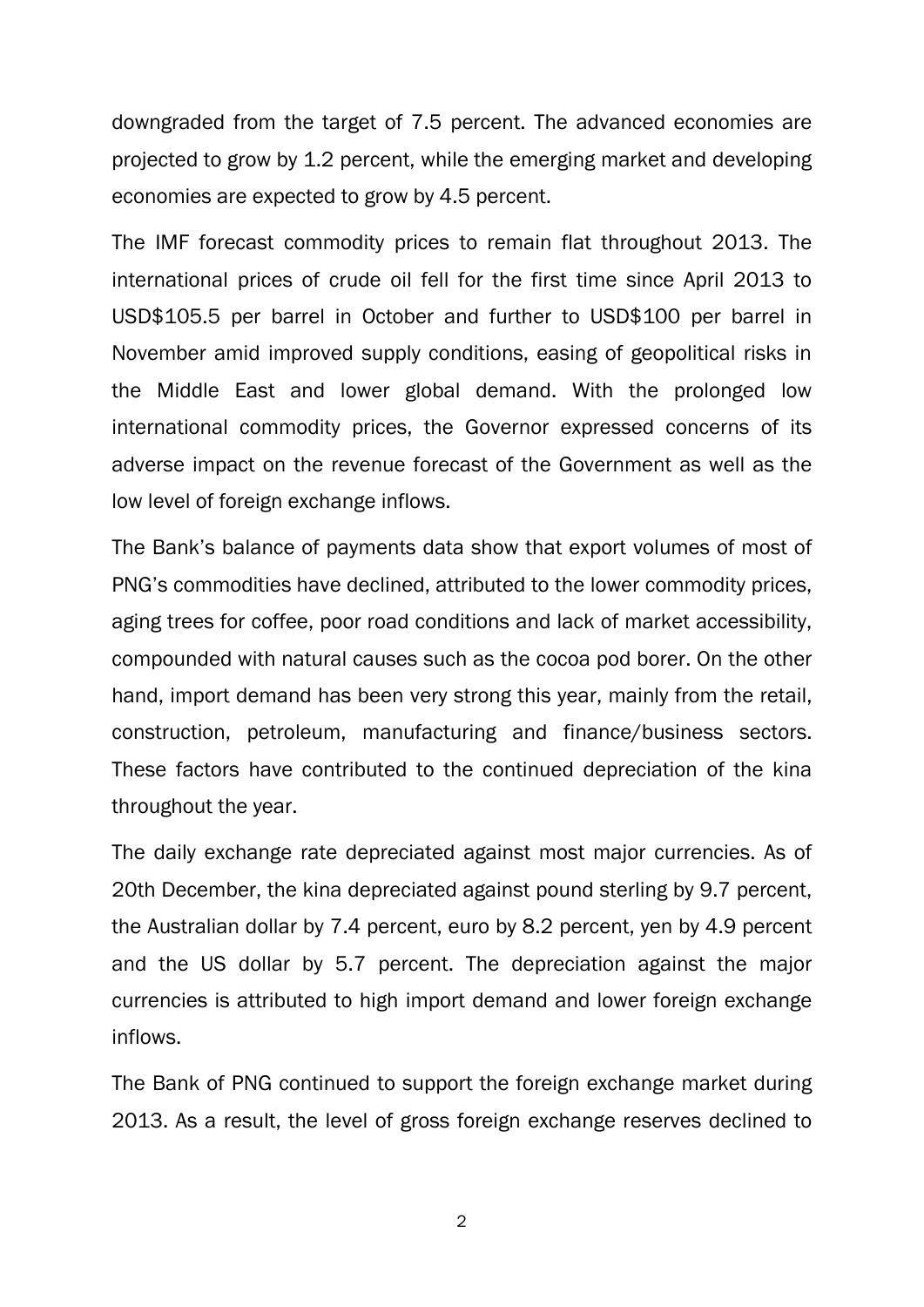K6,841.4 million (USD\$2,859.7 million) as of 20th December 2013, from K7,213.8 million (USD\$3,037.0 million) at the end of September 2013.

To address the downward trend of the kina exchange rate, the Central Bank introduced several measures on liquidity management and foreign exchange market operations followed by additional ones in December.

These measures resulted in the official inter-bank market exchange rate stabilizing at around USD0.41 and the subsequent in-house commercial bank trading rate at some margin below that, since October. Consequently, the Central Bank's intervention in the foreign exchange market has eased and the international reserve level has stabilized at around USD2.8 billion, which is sufficient for around 8 months of total and 13 months of nonmineral import cover. This is a very comfortable level by international convention.

Annual Inflation in PNG was 3.5 percent in the September quarter of 2013, up from 3.2 percent in the June quarter. The Bank's own assessment of its retail price index gives a similar result for the month of October. The Bank is cautiously monitoring sources of these inflationary pressures in light of high Government spending and the effects of kina depreciation on domestic prices.

In November, the Government announced a K15.0 billion budget for 2014, which represents PNG's largest ever budget. It is an expansionary budget aimed at stimulating economic activity to offset the adverse impacts of the slow-down of the construction phase of the LNG project, and low commodity prices. Mr Bakani commends the Government's commitment to support inclusive and sustainable growth; however, he emphasizes that capacity constraints continue to be of grave concern and must be addressed if the implementation of the budget is to be effective and efficient. The experience in 2013 has shown that many strategic projects earmarked for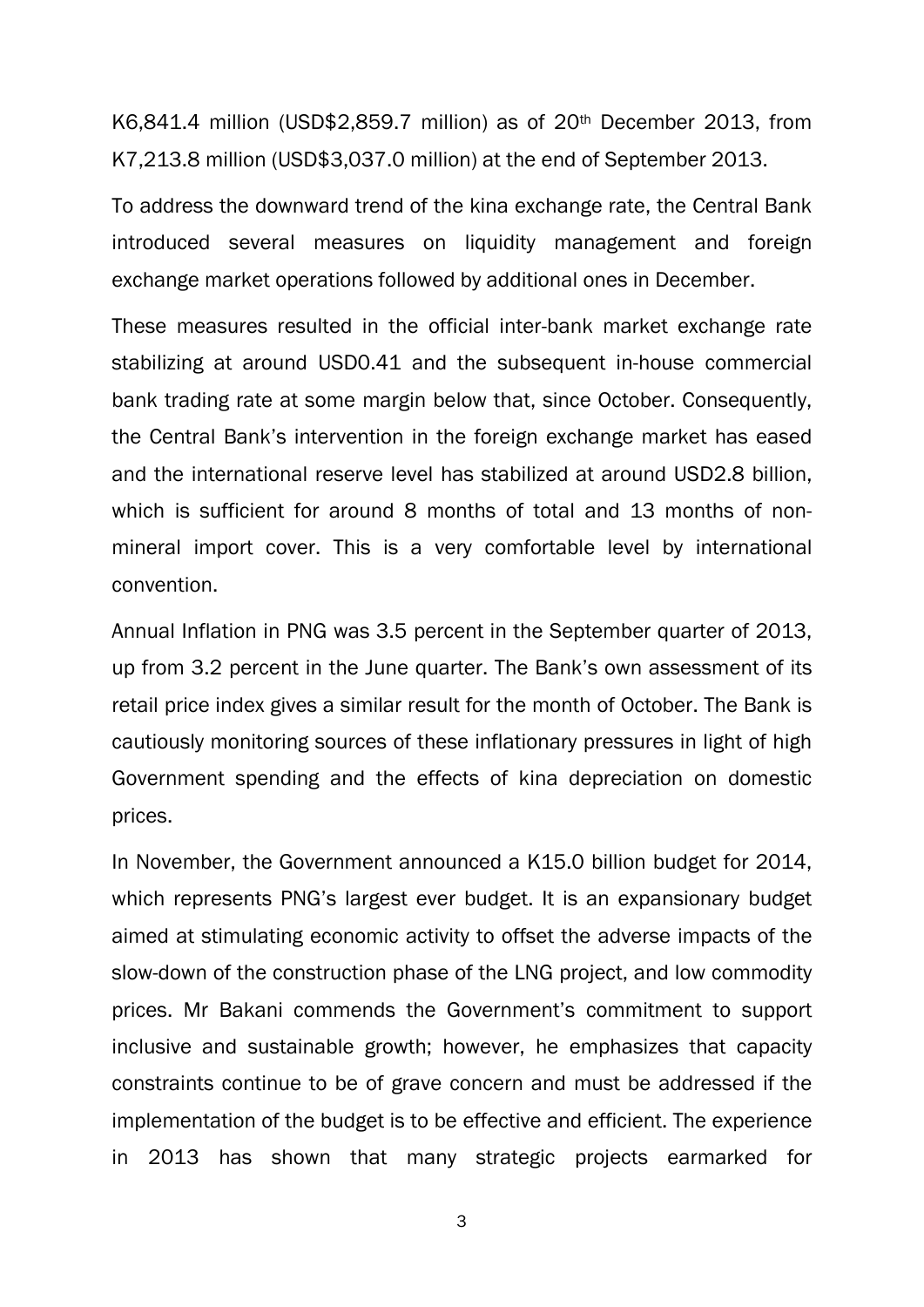implementation were delayed mainly due to capacity constraints. In addition, a number of projects that were implemented lack quality and are sub-standard, while others were incomplete and require further funding or have not commenced due to disbursement requirements not being met. These are very serious issues that the Government has to address because of their implications on economic growth as well as Government's capacity to repay debts in the future.

It is planned that the K2.3 billion budget deficit will be financed mostly from domestic sources (70 percent), while funding from the external sources will make up the difference. The Governor acknowledges the Government's commitment to manage its borrowing prudently to avoid unnecessary costs and to ensure adherence to the Medium Term Debt Strategy. He also urges the Government to fast track the drawdown of outstanding concessional loans from donor agencies to implement projects that were already earmarked for implementation.

Mr Bakani reported that the domestic economy continues to grow but at a slower pace, reflecting the winding down of the construction phase of the PNG LNG project and lower export commodity prices. The growth is driven by activities in the non-mineral private sector, supported by an increase in credit extended by commercial banks to the private sector, and an increase in Government expenditures.

Indications are that real GDP growth is lower than last year but moderate at around 5.0 percent, which is still strong when compared to other developing economies. And with annual inflation low at 3.5 percent and within the Bank's forecast for the year, this is a commendable achievement.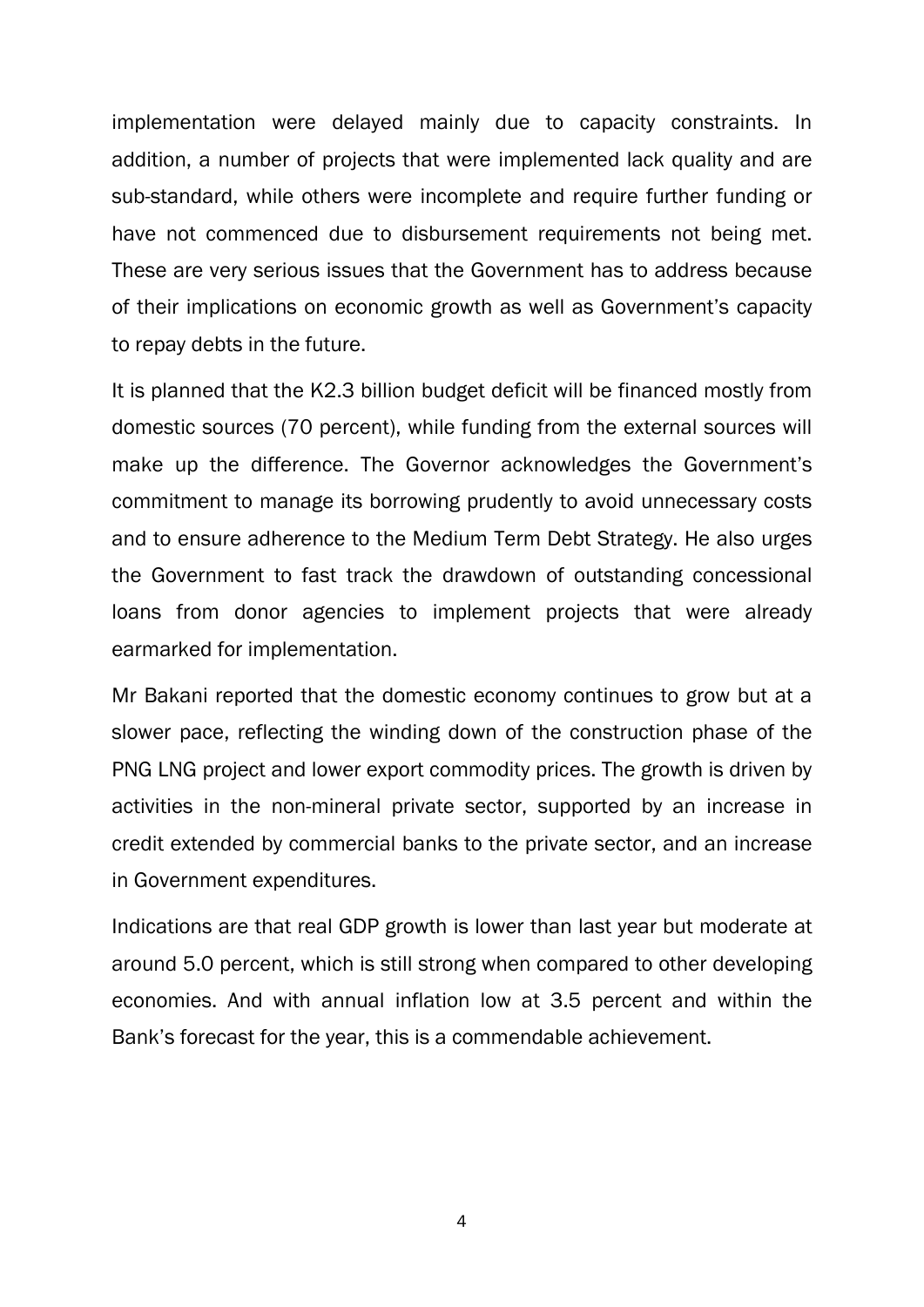## **2. OVERVIEW OF THE DEVELOPMENTS IN THE SEPTEMBER QUARTER OF 2013**

Economic indicators available to the Bank of PNG show that the slow pace of economic growth continued in the third quarter of 2013. While lower international commodity prices and the winding down of the construction phrase of the LNG project are the factors behind the easing in activity, growth in the non-mineral private sector activity, supported by an increase growth in credit extended by commercial banks, and increased recurrent and development expenditure have contributed to sustained growth. With the balance of payments recording a deficit in the quarter, the kina continued to depreciate against most currencies of its main trading partners, and resulted in the Trade Weighted Index (TWI) depreciating by 8.1 percent. The annual headline inflation was higher at 3.5 percent in the September quarter of 2013, compared to 3.2 percent in the June quarter while the underlying measures remained very low at 0.8 percent for the trimmed mean and negative 0.3 percent for the exclusion based. In view of the low inflation outcomes and to support economic growth, the Bank maintained its neutral stance of monetary policy by maintaining the Kina Facility Rate (KFR) at 6.25 percent throughout the quarter.

Data from the Bank's Business Liaison Survey show that the total nominal value of sales in the private sector increased by 9.9 percent in the June quarter of 2013, compared to a decline of 8.6 percent in the March quarter of 2013. Excluding the mineral sector, sales increased by 8.4 percent in the June quarter, compared to a decline of 11.6 percent in the previous quarter. Sales increased in all the sectors as well as in all the regions. Over the twelve months to June 2013, total nominal value of sales decreased by 0.9 percent, while excluding the mineral sector, sales increased by 3.5 percent.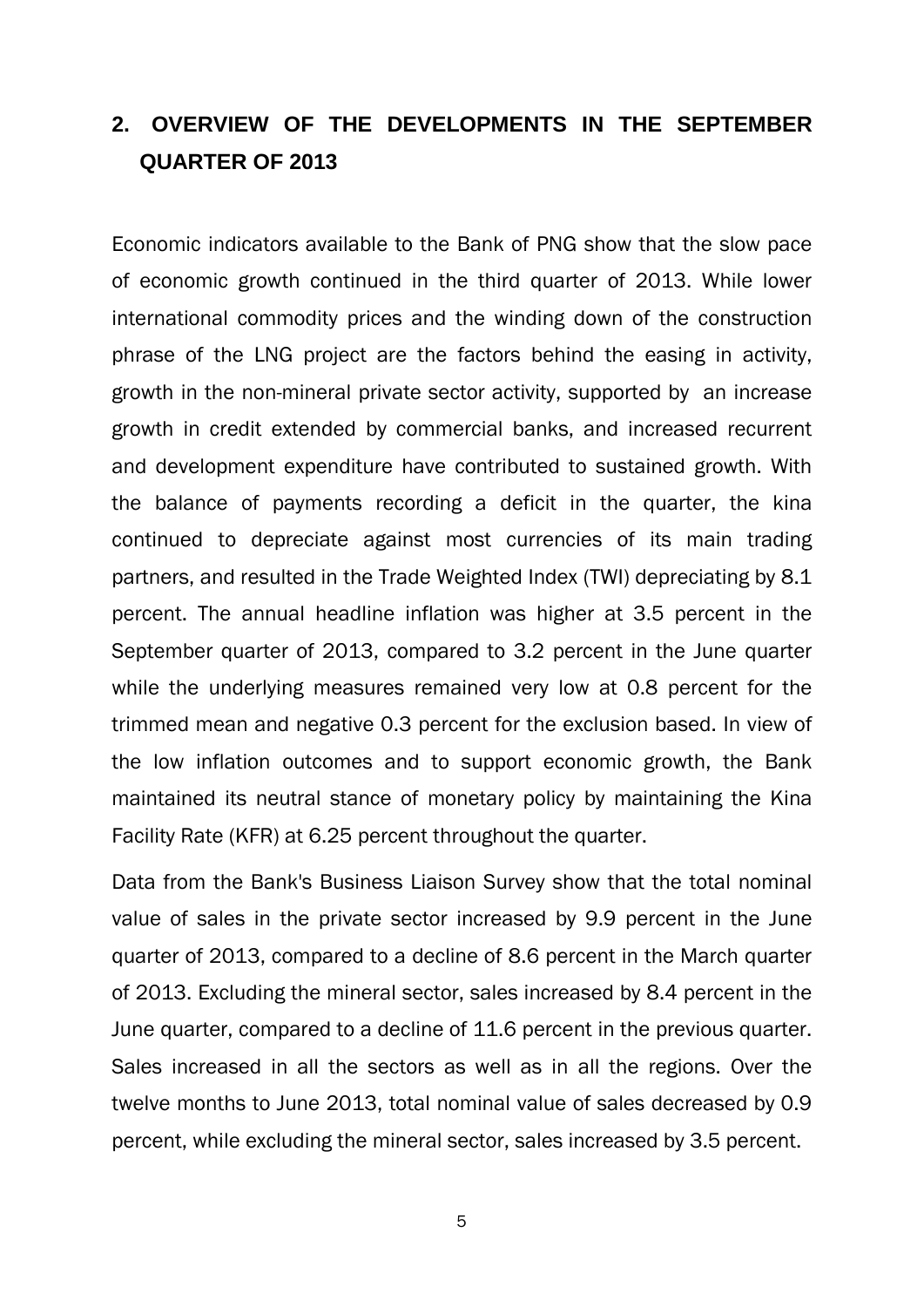The Bank's Employment Index shows that the total private sector employment level declined by 3.1 percent in the September quarter of 2013, compared to an increase of 2.4 percent in the previous quarter. Excluding the mineral sector, the level of employment declined by 2.9 percent. The level of employment declined in the mineral, building and construction, agriculture/forestry/fisheries, financial/business and other services sectors, which more than offset the increase in other sectors. Employment declined in the Islands, NCD and Momase regions, while it increased in the Southern, Morobe and Highlands. Over the year to September 2013, the level of employment increased by 1.6 percent, while excluding the mineral sector, it declined by 1.3 percent.

Headline inflation, as measured by the Consumer Price Index (CPI), was 1.2 percent in the September quarter of 2013, compared to no change in the June quarter. There were increases in the 'Food', 'Rents, council charges fuel/power', 'Drinks, tobacco, and betelnut', and 'Transport and communication' expenditure groups, which more than offset decreases in other expenditure groups. The annual headline inflation was 3.5 percent in the September quarter of 2013, compared to an increase of 3.2 percent in the June quarter of 2013. All surveyed urban centres recorded price increases in the September quarter. The annual exclusion based inflation declined by 0.3 percent in the September quarter, compared to a decline of 0.6 percent in the June quarter. The annual trimmed mean inflation was 0.8 percent in the quarter, compared to 0.7 percent in the previous quarter.

In the September quarter of 2013, the daily average kina exchange rate depreciated against the euro by 6.7 percent to 0.3311, US dollar by 5.4 percent to 0.4385, pound sterling by 6.1 percent to 0.2831 and the Japanese yen by 5.2 percent to 43.39. It appreciated against the Australian dollar by 2.4 percent to 0.4790. These movements resulted in the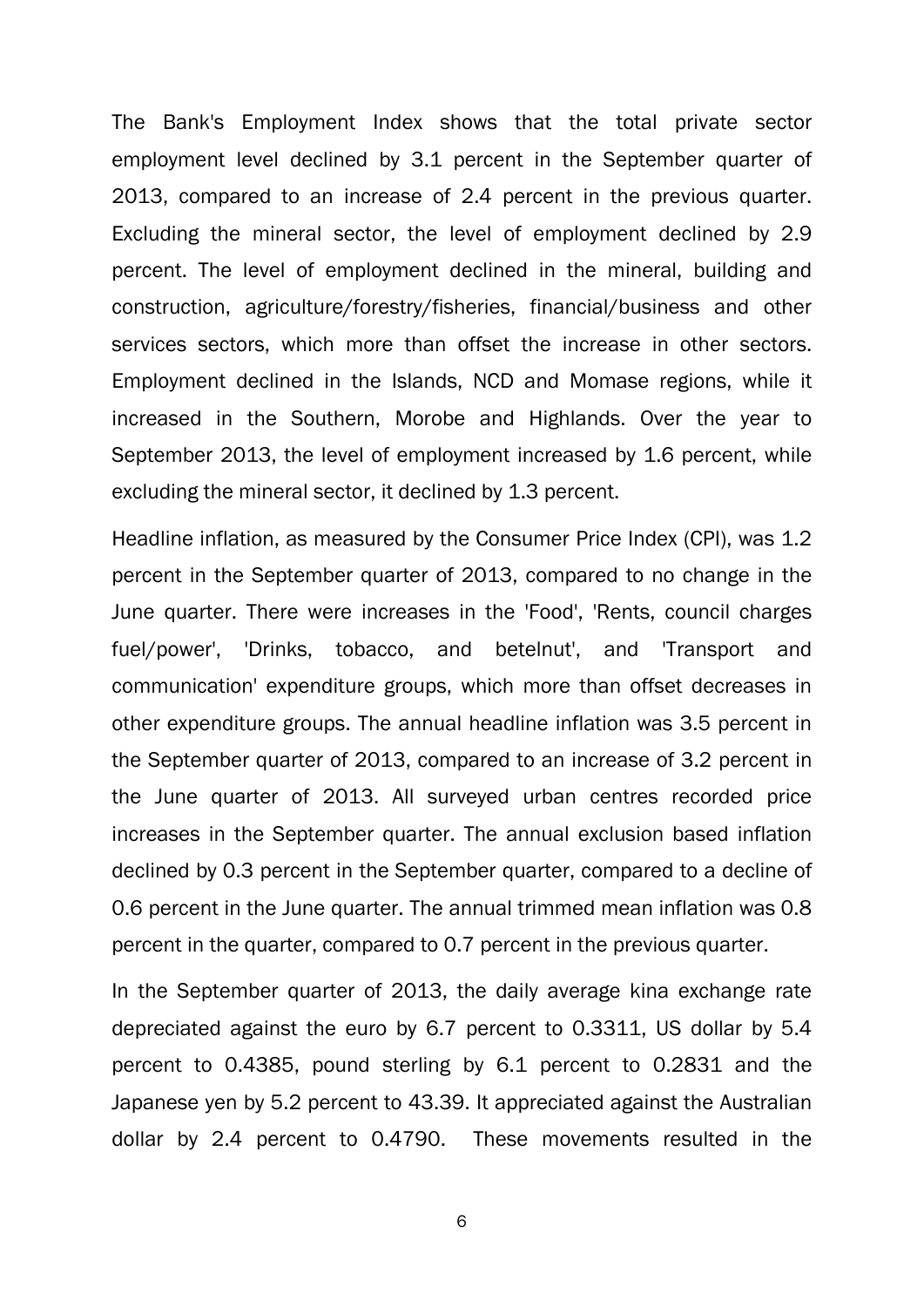depreciation of the daily average TWI by 8.1 percent to 34.83, compared to the June quarter of 2013.

The weighted average kina price of Papua New Guinea's exports declined by 2.8 percent in the September quarter of 2013, compared to the corresponding quarter of 2012. There was a 1.7 percent decline in the weighted average price of mineral exports, mainly due to lower gold prices. For the agricultural, logs and marine product exports, excluding refined petroleum product exports, the weighted average kina price declined by 7.4 percent. Lower kina export prices of all agricultural exports, with the exception of tea, copra and logs contributed to this decline. Excluding logs, the weighted average kina price of agricultural and marine product exports declined by 10.7 percent in the September quarter of 2013, compared to the corresponding period of 2012.

The balance of payments recorded an overall deficit of K1,260 million for the nine months to September 2013, compared to a deficit of K868 million in the corresponding period of 2012. A deficit in the current account, more than offset a surplus in the capital and financial account. The deficit in the current account was attributed to a lower trade surplus and higher net service payments. The surplus in capital and financial account was mainly due to inflows from capital transfers and other investments, which more than offset higher net outflows from portfolio investments.

The level of gross foreign exchange reserves at the end of September 2013 was K7,242.72 (US\$3,037.0) million, sufficient for 8.4 months of total and 13.0 months of non-mineral import cover.

The Bank maintained a neutral stance of monetary policy by keeping the Kina Facility Rate unchanged at 6.25 percent over the September quarter of 2013, following low inflation outcomes in the first two quarters of 2013.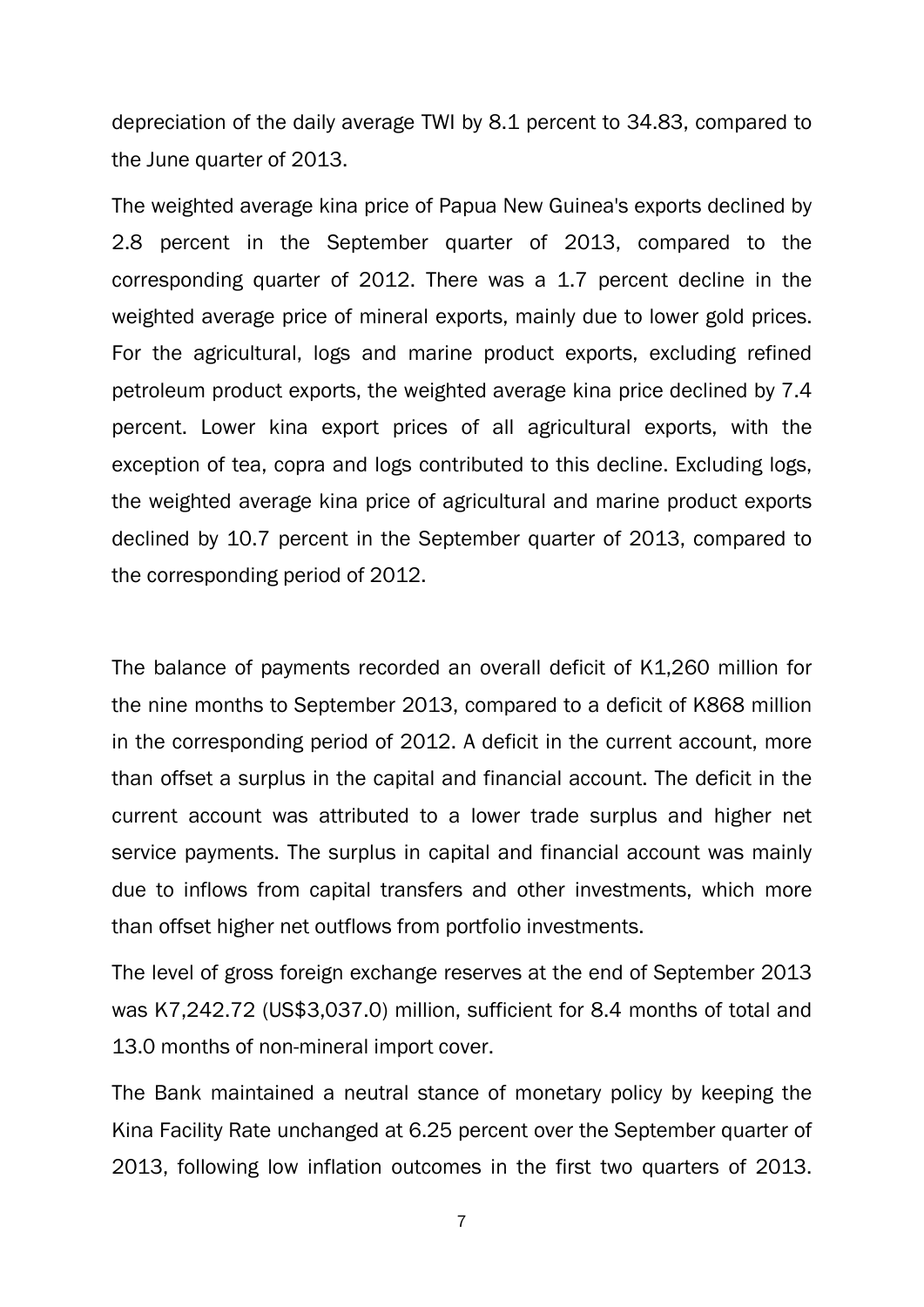Domestic interest rates moved upwards between the end of June and September 2013. The Bank continued to utilise its Open Market Operation (OMO) instruments in the conduct of monetary policy in the September quarter of 2013. There was a net retirement totaling K466.2 million in Central Bank Bills during the quarter. The Government also made a net retirement of K120.5 million in Treasury bills, while issuing a total of K266.0 million of Inscribed stock during the quarter. The Cash Reserve Requirement for the commercial banks was maintained at 8.0 percent in the September quarter of 2013.

The average level of broad money supply (M3\*) increased by 2.4 percent in the September quarter, compared to an increase of 4.1 percent in the June quarter of 2013. This was mainly influenced by an increase in average net claims on the Central Government as a result of increased issuances of securities and drawdown of Government deposits, combined with an increase of 4.7 percent in average credit to the private sector. Average net domestic claims outstanding, excluding net claims on the Central Government, increased by 3.1 percent in the September quarter of 2013, following an increase of 3.8 percent in the June quarter.

The net foreign assets of financial corporations, comprising depository corporations (DCs) and other financial corporations (OFCs), increased by 12.7 percent to K10,738.2 million in the September quarter of 2013, compared to a decline of 2.9 percent in the June quarter of 2013. This resulted from increases in net foreign assets of the Central Bank, other depository corporations (ODCs) and OFCs. Net claims on the Central Government increased by K929.2 million to K3,947.2 million in the September quarter of 2013, compared to an increase of K441.8 million in the previous quarter. This was due to issuance of Government securities for budget financing.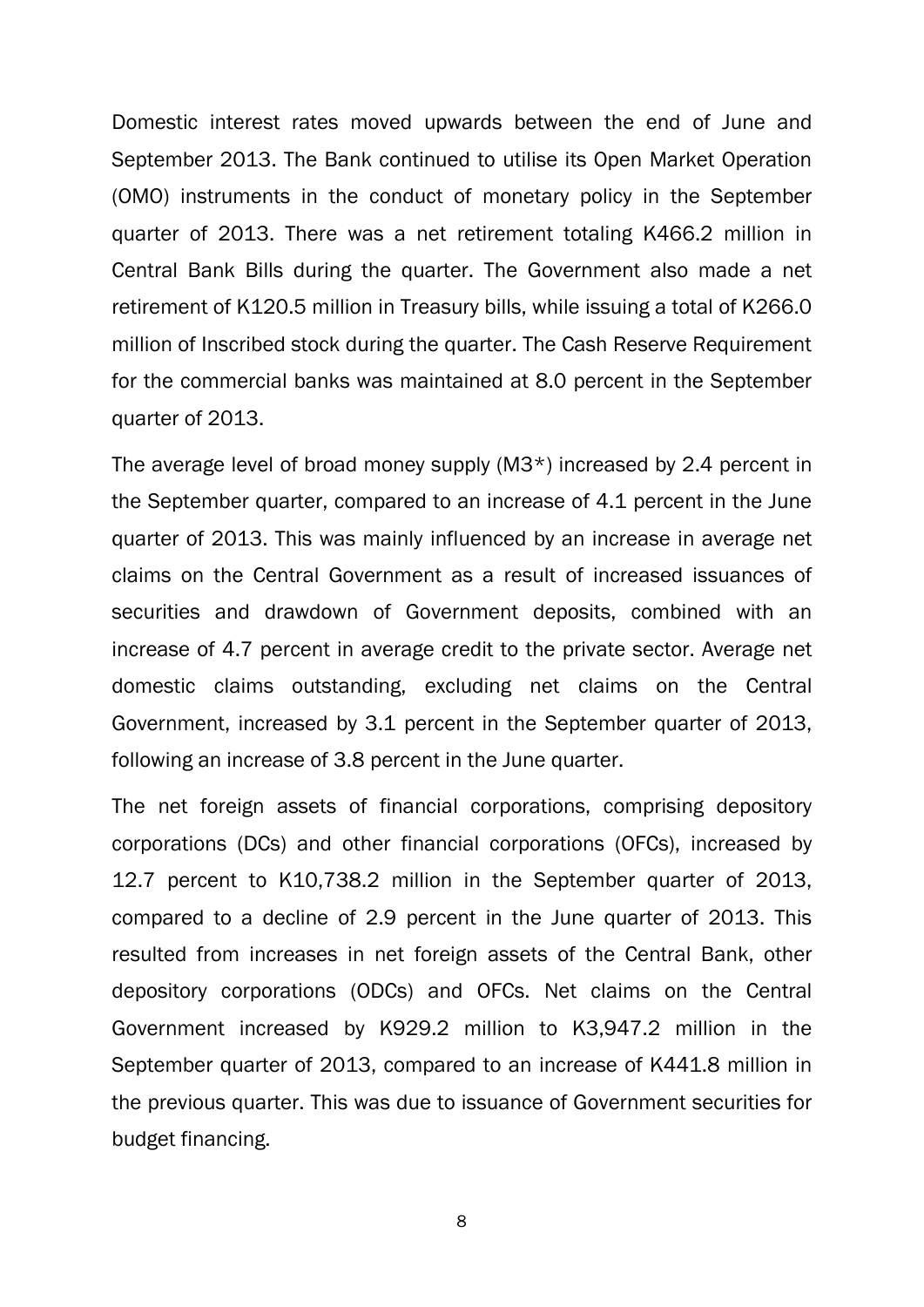In the September quarter of 2013, total domestic credit extended by financial corporations to the private sector, public non-financial corporations, Provincial and Local level Governments, and other financial corporations, increased by K204.3 million to K11,949.4 million, compared to an increase of K720.3 million in the June quarter of 2013.

Preliminary estimates of the fiscal operations of the National Government over the nine months to September 2013 show an overall deficit of K495.5 million, compared to a surplus of K233.1 million in the corresponding period of 2012. This represents 1.4 percent of nominal GDP.

Total revenue, including foreign grants, over the nine months to September 2013 was K6,542.3 million, 1.3 percent lower than the receipts collected in the corresponding period of 2012. This represents 62.4 percent of the budgeted revenue for 2013. The decrease in revenue was mainly attributed to lower foreign grants, which more than offset an increase in tax and nontax receipts.

Total expenditure over the nine months to September 2013 was K7,037.8 million, 10.0 percent higher than in the corresponding period of 2012. This represents 54.0 percent of the budgeted appropriation for 2013. The increase was attributed to both higher recurrent and development expenditures.

The deficit along with net external loan repayments of K123.9 million was financed from domestic sources totaling K619.4 million. The domestic financing comprised of K1,717.3 million and K113.2 million in financing by ODCs and OFCs, respectively. These more than offset K83.4 million in Government deposits at the Central Bank and K1,127.7 million in cheque floats not presented for encashment.

Total public debt outstanding at the end of the September quarter of 2013 was K10,985.8 million, K415.8 million higher than in the June quarter of